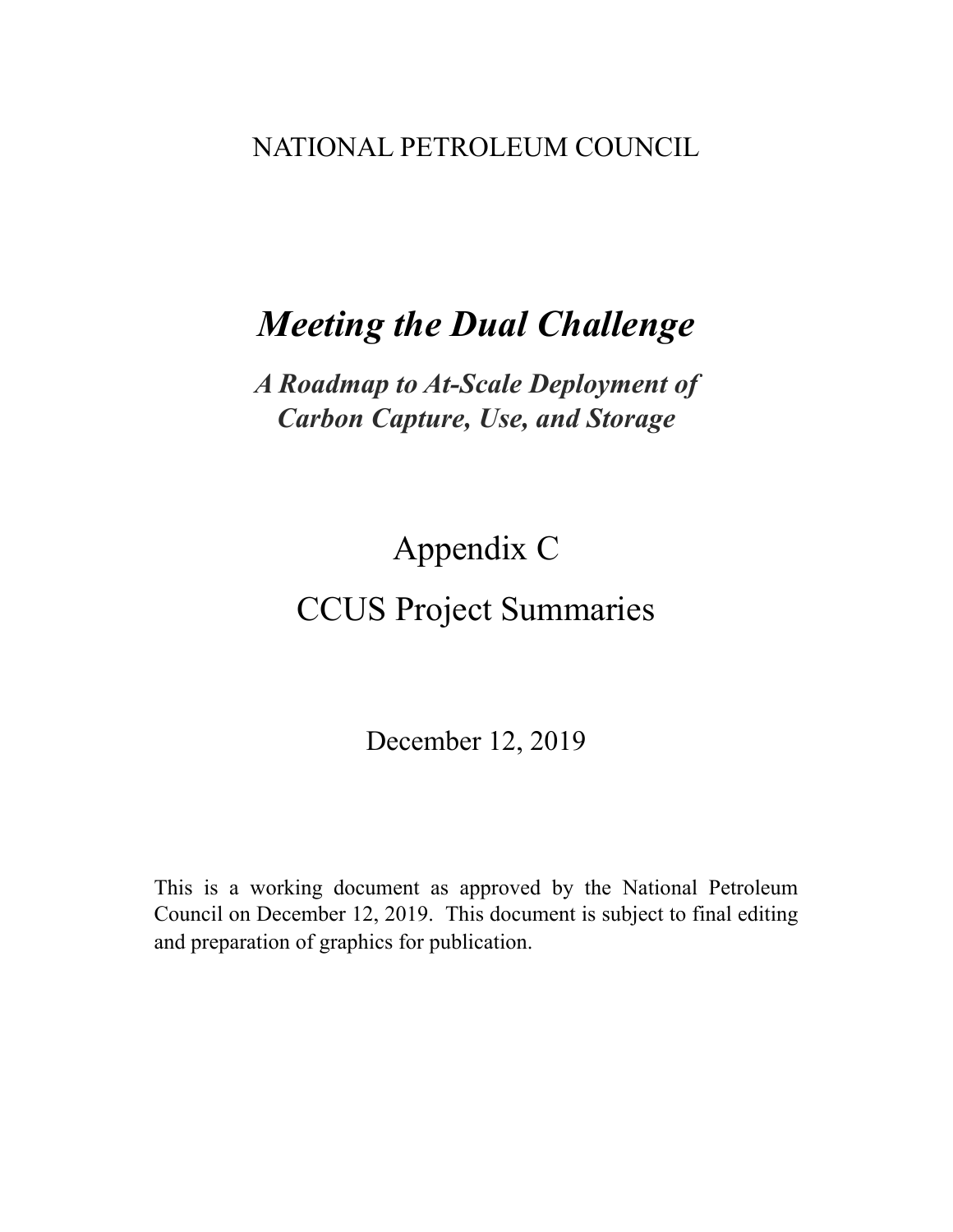### **CCUS Large-Scale Full-Value Chain projects**

As of October 2019, there were 19 large-scale carbon capture, use, and storage (CCUS) projects are operating around the world, with a total capacity of about  $\sim$ 32 million tons (Mt) of CO<sub>2</sub> per year.<sup>1</sup> Ten of these projects are in the United States with a total storage capacity of about ~25 Mt per year. The other nine are located around the world, in Canada (2), Brazil (1), Norway (2), Saudi Arabia (1), United Arab Emirates (UAE) (Abu Dhabi) (1), China (1), and Australia (1). In addition, there were two Alberta Carbon Trunk Line (ACTL) projects under construction and expected to be operating by year-end 2019. Those projects are also included here for information in anticipation of their near-term start-up.

The next two sections of this appendix provide summary information on each of these 21 CCUS projects.

### **Top 10 U.S. CCUS Value Chain Projects (in order of operational date)**

The 10 large-scale<sup>1</sup> CCUS projects located in the United States include:

- 1. Terrell Natural Gas Processing
- 2. Enid Fertilizer
- 3. Shute Creek Gas Plant
- 4. Great Plains Synfuel
- 5. Century Plant
- 6. Air Products SMR
- 7. Coffeyville Gasification
- 8. Lost Cabin Gas Plant
- 9. Illinois Industrial CCS
- 10. Petra Nova (WA Parish)

These 10 projects have a total storage capacity of about  $\sim$ 25 Mt per year, representing  $\sim$ 80% of global capacity. They span a range of CCUS supply chains from multiple industries, including natural gas processing  $(\sim]17$  million tonnes per annum [Mtpa]), synthetic natural gas production  $(\sim$ 3 Mtpa), fertilizer production ( $\sim$ 2 Mtpa), coal-fired power generation ( $\sim$ 1 Mtpa), hydrogen production  $(\sim 1$  Mtpa), and ethanol production  $(\sim 1$  Mtpa). The Global CCS Institute estimates that these U.S. projects have captured and stored approximately 160 Mt of  $CO<sub>2</sub>$ .

A map showing the location of each project across the United States is provided in Figure 1. Individual summary descriptions of each project are provided in the tables that follow.

<sup>&</sup>lt;sup>1</sup> Large-scale projects are defined as those integrated projects that store at least 80,000 tonnes of  $CO<sub>2</sub>$  per year from a coal-based facility or at least 400,000 tonnes of CO<sub>2</sub> per year from other sources.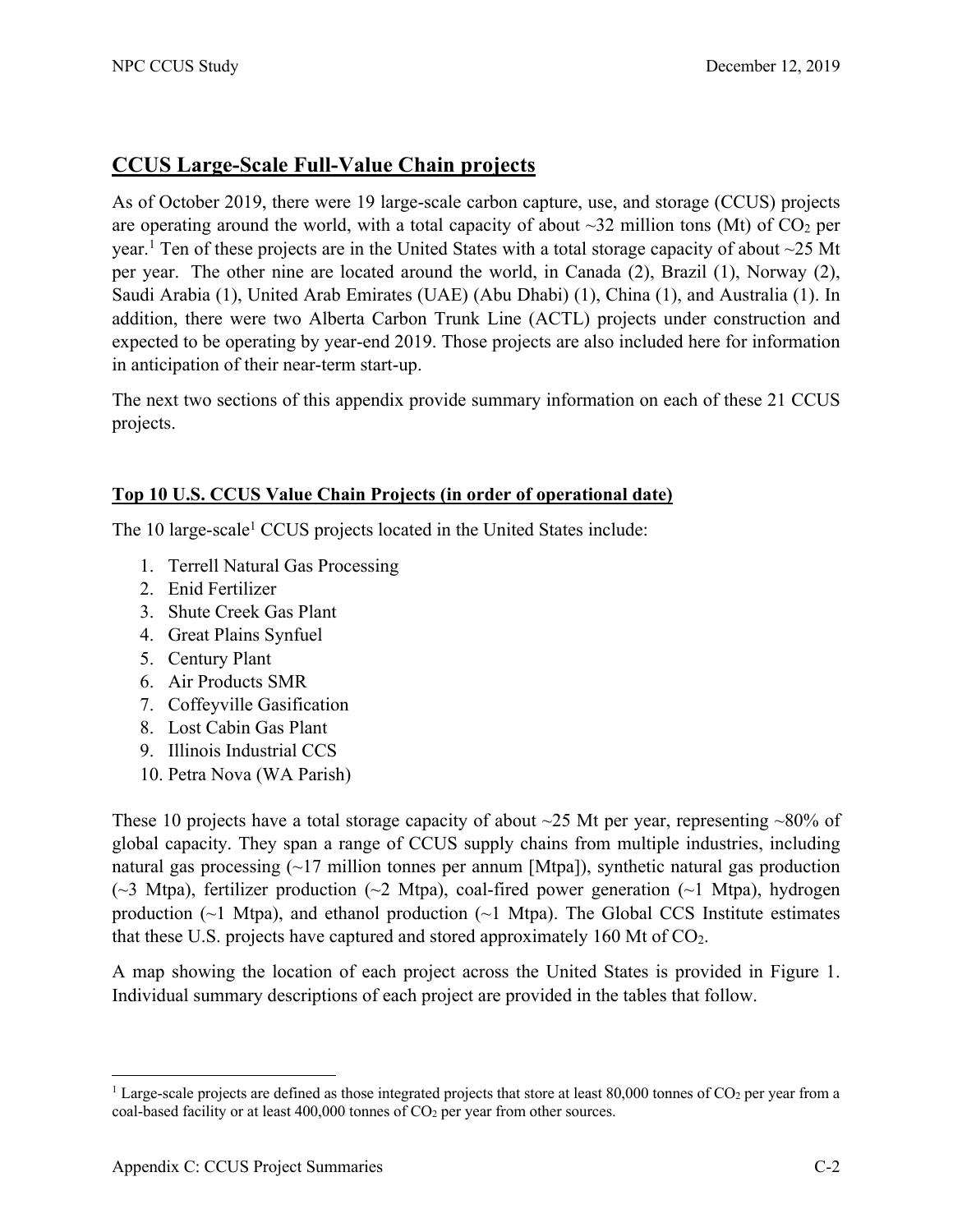

*Figure C-1. Map of Top 10 U.S. Full-Value Chain Projects.* 

|                            | <b>Terrell Natural Gas Processing, Fort Stockton, Texas</b>                                                                                                                                                                                                                                                                                                                                                                                                                         |
|----------------------------|-------------------------------------------------------------------------------------------------------------------------------------------------------------------------------------------------------------------------------------------------------------------------------------------------------------------------------------------------------------------------------------------------------------------------------------------------------------------------------------|
| Operator                   | Occidental Petroleum                                                                                                                                                                                                                                                                                                                                                                                                                                                                |
| <b>Start Date</b>          | 1972                                                                                                                                                                                                                                                                                                                                                                                                                                                                                |
| <b>Size</b>                | $0.5$ Mtpa                                                                                                                                                                                                                                                                                                                                                                                                                                                                          |
| CO <sub>2</sub> Source     | Natural gas processing                                                                                                                                                                                                                                                                                                                                                                                                                                                              |
| Transportation             | 220-mile Val Verde pipeline                                                                                                                                                                                                                                                                                                                                                                                                                                                         |
| Oil Field EOR Storage Site | Fields in West Texas Permian Basin                                                                                                                                                                                                                                                                                                                                                                                                                                                  |
| Key Highlights             | The Terrell natural gas processing facility is the oldest operating<br>industrial CCS project in the United States. The Terrell facility<br>processes methane that contains between 18% to 53% of $CO2$ . This $CO2$<br>must be removed from the methane to meet pipeline specifications.<br>Since 1972, the plant has supplied $CO2$ for enhanced oil recovery<br>operations via a 220-mile pipeline linking the facility to a network of<br>$CO2$ pipelines in the Permian Basin. |
| References                 | Global CCS Institute Facilities Database, https://co2re.co/FacilityData.<br>Occidental communication with NPC CCUS Study, 2019.                                                                                                                                                                                                                                                                                                                                                     |

| Enid Fertilizer, Oklahoma  |                                                                                  |
|----------------------------|----------------------------------------------------------------------------------|
| Operator                   | Koch Nitrogen Company                                                            |
| <b>Start Date</b>          | 1982                                                                             |
| <b>Size</b>                | $0.7$ Mtpa                                                                       |
| CO <sub>2</sub> Source     | Koch Nitrogen's Enid Fertilizer Plant                                            |
| Transportation             | 120-mile pipeline                                                                |
| Oil Field EOR Storage Site | Northeast Purdy and the Brady Unit of the composite Golden Trend                 |
|                            | Field, as well as the Sko-Vel-Tum field, both south of Oklahoma City             |
| Key Highlights             | ARCO began EOR in a portion of the Sho-Vel-Tum field in 1982 and                 |
|                            | expanded in 1998. CO <sub>2</sub> from Enid Fertilizer has been used since 2003, |
|                            | when Koch Nitrogen Company bought the Enid facility. Operations                  |
|                            | were expanded in 2010.                                                           |
| References                 | Howard Herzog. Carbon Capture and Sequestration Technologies                     |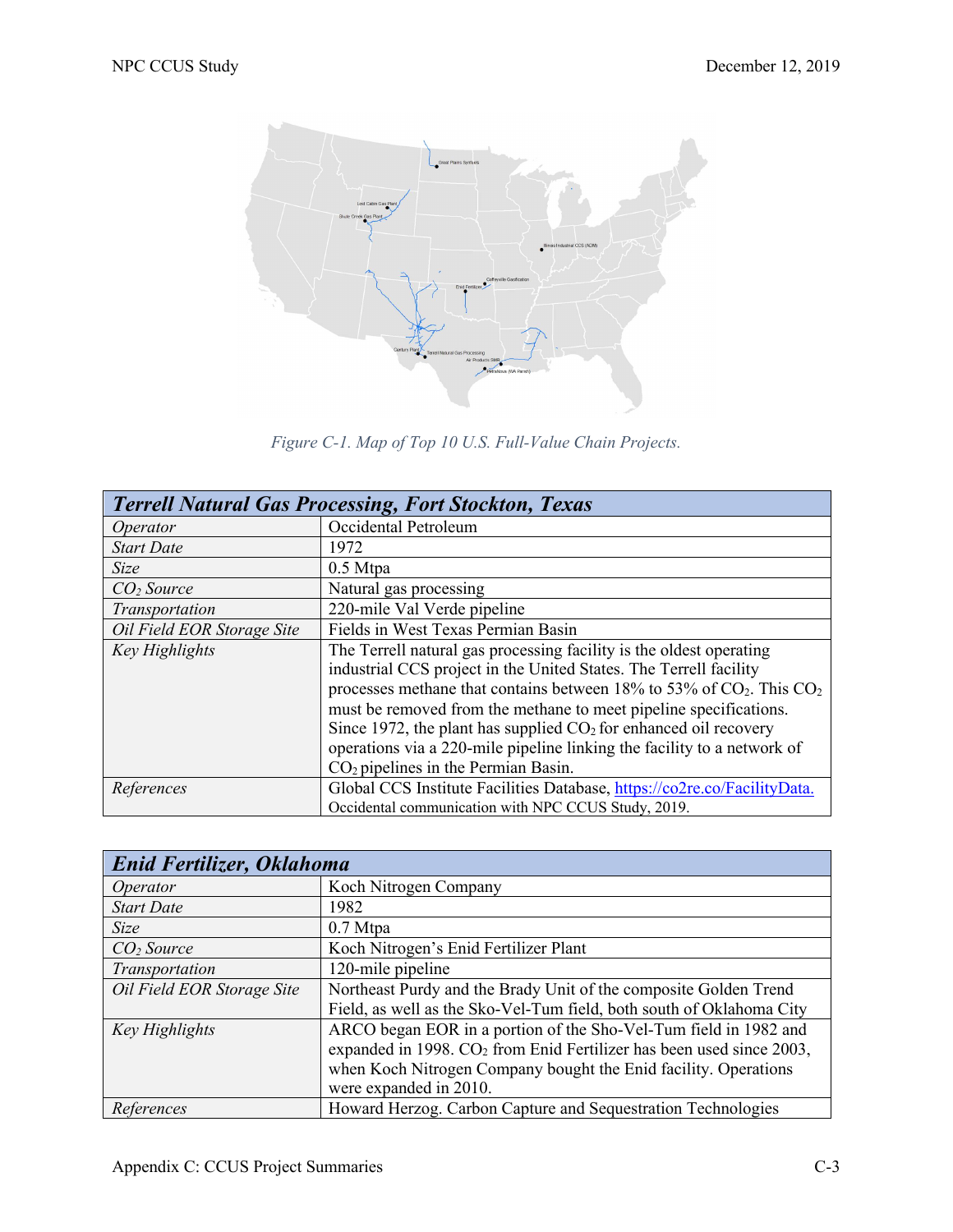| Program, MIT, CCS Project Database,                                 |
|---------------------------------------------------------------------|
| http://sequestration.mit.edu/tools/projects/enid fertilizer.html.   |
| Vandewater, Bob. "ARCO hunts hard-to-get state oil with gas         |
| injection," The Oklahoman, June 6, 1982,                            |
| https://oklahoman.com/article/1986087/arco-hunts-hard-to-get-state- |
| oil-with-gas-injection.                                             |

| <b>Shute Creek Gas Plant, La Barge, Wyoming</b> |                                                                                                                                                                                                                                                                                                                                                                                                                                                                                                                                                                                                                                                                                                                                                    |
|-------------------------------------------------|----------------------------------------------------------------------------------------------------------------------------------------------------------------------------------------------------------------------------------------------------------------------------------------------------------------------------------------------------------------------------------------------------------------------------------------------------------------------------------------------------------------------------------------------------------------------------------------------------------------------------------------------------------------------------------------------------------------------------------------------------|
| Operator                                        | ExxonMobil                                                                                                                                                                                                                                                                                                                                                                                                                                                                                                                                                                                                                                                                                                                                         |
| <b>Start Date</b>                               | 1986                                                                                                                                                                                                                                                                                                                                                                                                                                                                                                                                                                                                                                                                                                                                               |
| <b>Size</b>                                     | 7 Mtpa                                                                                                                                                                                                                                                                                                                                                                                                                                                                                                                                                                                                                                                                                                                                             |
| CO <sub>2</sub> Source                          | Natural gas stream from fields in Wyoming, including LaBarge field                                                                                                                                                                                                                                                                                                                                                                                                                                                                                                                                                                                                                                                                                 |
| Transportation                                  | 142-mile pipeline                                                                                                                                                                                                                                                                                                                                                                                                                                                                                                                                                                                                                                                                                                                                  |
| Oil Field EOR Storage Site                      | A series of fields in Wyoming, Colorado, and Montana                                                                                                                                                                                                                                                                                                                                                                                                                                                                                                                                                                                                                                                                                               |
| Key Highlights                                  | Production of natural gas from LaBarge field began in 1986, which is<br>processed at the Shute Creek Treating facility, where it is separated into<br>$CO2$ , methane, and helium for sale and removing hydrogen sulfide for<br>disposal. A concentrated acid gas stream of about 60% hydrogen<br>sulfide and $40\%$ CO <sub>2</sub> is injected into a section of the same reservoir<br>from which it was produced, safely disposing of the hydrogen sulfide<br>and $CO2$ .<br>In 2008, an expansion of the $CO2$ capture facility brought the capacity<br>up to 7 Mtpa.                                                                                                                                                                          |
| References                                      | Howard Herzog. Carbon Capture and Sequestration Technologies<br>Program, MIT, CCS Project Database,<br>http://sequestration.mit.edu/tools/projects/la_barge.html.<br>Gearino, Jeff. "ExxonMobil reduces emissions in Wyo, sends more<br>CO2 for oil production," Billings Gazette, December 15, 2010,<br>https://billingsgazette.com/news/state-and-<br>regional/wyoming/exxonmobil-reduces-emissions-in-wyo-sends-more-<br>co-for-oil/article 96837618-aa96-5465-aedf-fe431fc0e161.html.<br>U.S. Environmental Protection Agency. "ExxonMobil Shute Creek<br>Treating Facility SubPart RR Monitoring, Reporting and Verification<br>Plan," February 2018, https://www.epa.gov/sites/production/files/2018-<br>06/documents/shutecreekmrvplan.pdf. |

| <b>Great Plains Synfuels Plant, Beulah, North Dakota</b> |                                                                               |
|----------------------------------------------------------|-------------------------------------------------------------------------------|
| Operator                                                 | Dakota Gasification Company                                                   |
| <b>Start Date</b>                                        | 2000                                                                          |
| Size                                                     | 3 Mtpa                                                                        |
| CO <sub>2</sub> Source                                   | Coal gasification                                                             |
| Transportation                                           | 205-mile pipeline across border into Saskatchewan, Canada                     |
| Oil Field EOR Storage Site                               | Weyburn and Midale Fields in Saskatchewan for EOR and CO <sub>2</sub> storage |
| Key Highlights                                           | The Synfuels Plant produces methane by gasification of a low-quality          |
|                                                          | coal called lignite. The plant captures more $CO2$ from coal conversion       |
|                                                          | than any facility in the world. Dakota Gas captures about two-thirds of       |
|                                                          | the readily available $CO2$ when running at full rates. Since 2000,           |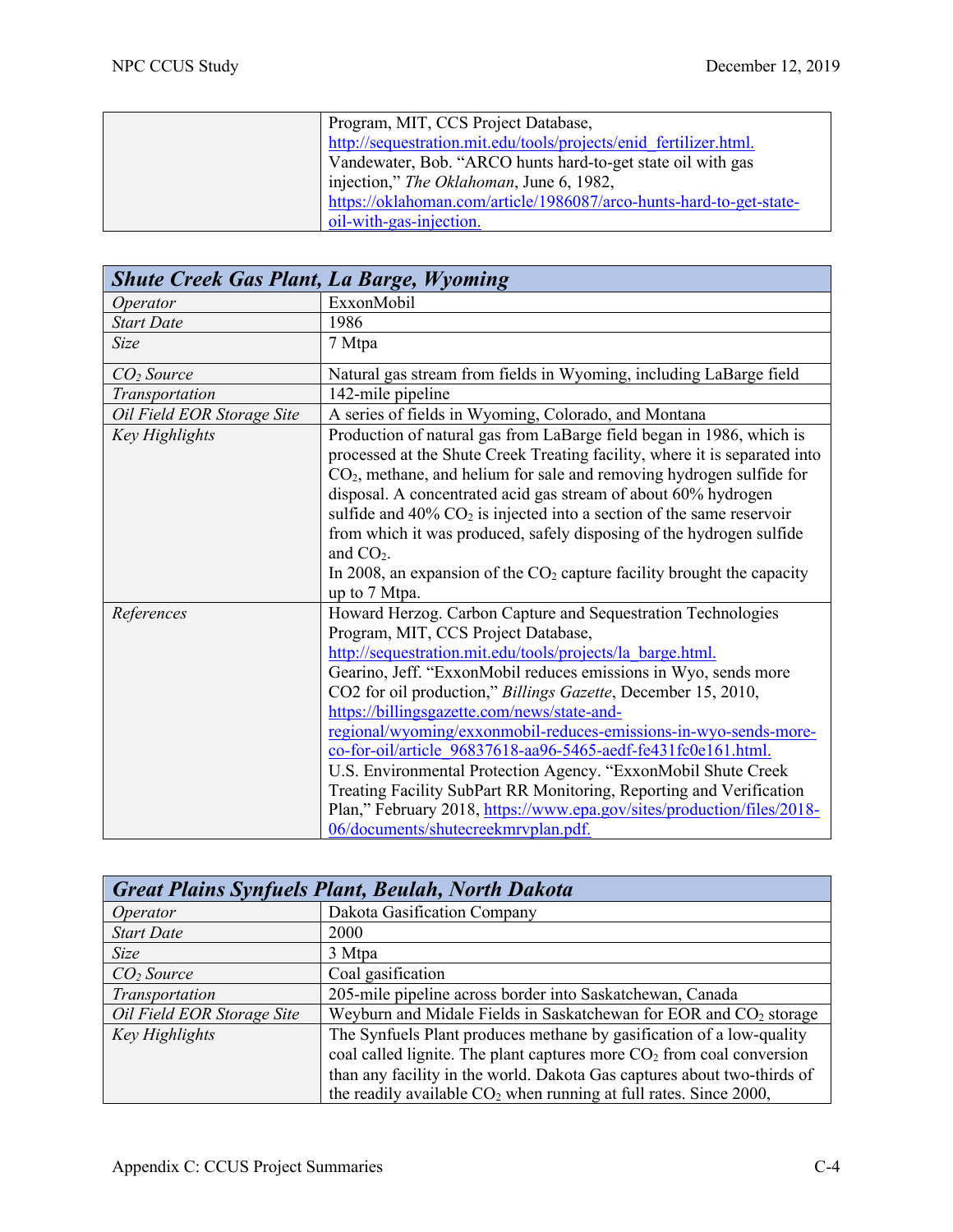|            | $CO2$ emissions at the Synfuels Plant have been reduced by about 45%.<br>The plant has captured and transported nearly 38 Mt of $CO2$ for |
|------------|-------------------------------------------------------------------------------------------------------------------------------------------|
|            | geologic sequestration since 2000.                                                                                                        |
| References | Dakota Gasification Company website, CO <sub>2</sub> Capture and Storage page,                                                            |
|            | https://www.dakotagas.com/about-us/co2-capture-and-storage                                                                                |
|            | Basin Electric Power Conservative website,                                                                                                |
|            | https://basinelectric.com/sites/CMS/files/files/pdf/Fact-Sheets-Media-                                                                    |
|            | Kit/DGC-fact-sheet-8-19.pdf                                                                                                               |

| <b>Century Plant, Pecos County, Texas</b> |                                                                                                                                                                                                                                                                                                                                                                                                                                                                                                                                                                                               |
|-------------------------------------------|-----------------------------------------------------------------------------------------------------------------------------------------------------------------------------------------------------------------------------------------------------------------------------------------------------------------------------------------------------------------------------------------------------------------------------------------------------------------------------------------------------------------------------------------------------------------------------------------------|
| Operator                                  | Occidental Petroleum                                                                                                                                                                                                                                                                                                                                                                                                                                                                                                                                                                          |
| <b>Start Date</b>                         | 2010                                                                                                                                                                                                                                                                                                                                                                                                                                                                                                                                                                                          |
| Size                                      | 8.4 Mtpa                                                                                                                                                                                                                                                                                                                                                                                                                                                                                                                                                                                      |
| CO <sub>2</sub> Source                    | Natural gas processing                                                                                                                                                                                                                                                                                                                                                                                                                                                                                                                                                                        |
| Transportation                            | 100-mile pipeline                                                                                                                                                                                                                                                                                                                                                                                                                                                                                                                                                                             |
| Oil Field EOR Storage Site                | Permian Basin Fields                                                                                                                                                                                                                                                                                                                                                                                                                                                                                                                                                                          |
| Key Highlights                            | Century Plant gas processing facility is the largest single industrial<br>source CO <sub>2</sub> capture facility in North America. It processes natural gas<br>from nearby fields in the Val Verde sub-basin that contain up to 65%<br>$CO2$ . Since 2010, the plant has supplied $CO2$ for enhanced oil recovery<br>operations via a 100-mile pipeline linking the facility to the $CO2$<br>distribution hub in Denver City, Texas. The plant was designed in<br>2008 with a maximum capacity of 5 Mtpa and brought online in 2010.<br>An expansion in 2012 increased capacity to 8.4 Mtpa. |
| References                                | Howard Herzog. Carbon Capture and Sequestration Technologies<br>Program, MIT, CCS Project Database<br>http://sequestration.mit.edu/tools/projects/century_plant.html<br>Occidental communication with NPC CCUS Study, 2019.                                                                                                                                                                                                                                                                                                                                                                   |

| <b>Air Products SMR, Port Arthur, Texas</b> |                                                                         |
|---------------------------------------------|-------------------------------------------------------------------------|
| Operator                                    | Air Products                                                            |
| <b>Start Date</b>                           | 2013                                                                    |
| Size                                        | $1.0$ Mtpa                                                              |
| CO <sub>2</sub> Source                      | Existing steam-methane reformers                                        |
| Transportation                              | 13-mile pipeline                                                        |
| Oil Field EOR Storage Site                  | EOR in West Hastings and Oyster Bayou oil fields, Texas                 |
| Key Highlights                              | $CO2$ capture units were retrofitted to Air Product's two steam methane |
|                                             | reformers located within the Valero Port Arthur refinery. This is the   |
|                                             | first-ever commercial-scale steam methane reformer (SMR) hydrogen       |
|                                             | production facility incorporating vacuum-swing adsorption carbon        |
|                                             | capture gas separation technology.                                      |
| References                                  | Howard Herzog. Carbon Capture and Sequestration Technologies            |
|                                             | Program, MIT, CCS Project Database,                                     |
|                                             | http://sequestration.mit.edu/tools/projects/port_arthur.html.           |
|                                             | Carolyn Preston, "The Carbon Capture Project at Air Products' Port      |
|                                             | Arthur Hydrogen Production Facility,"14th Greenhouse Gas Control        |
|                                             | Technologies Conference, Melbourne 21-26 October 2018,                  |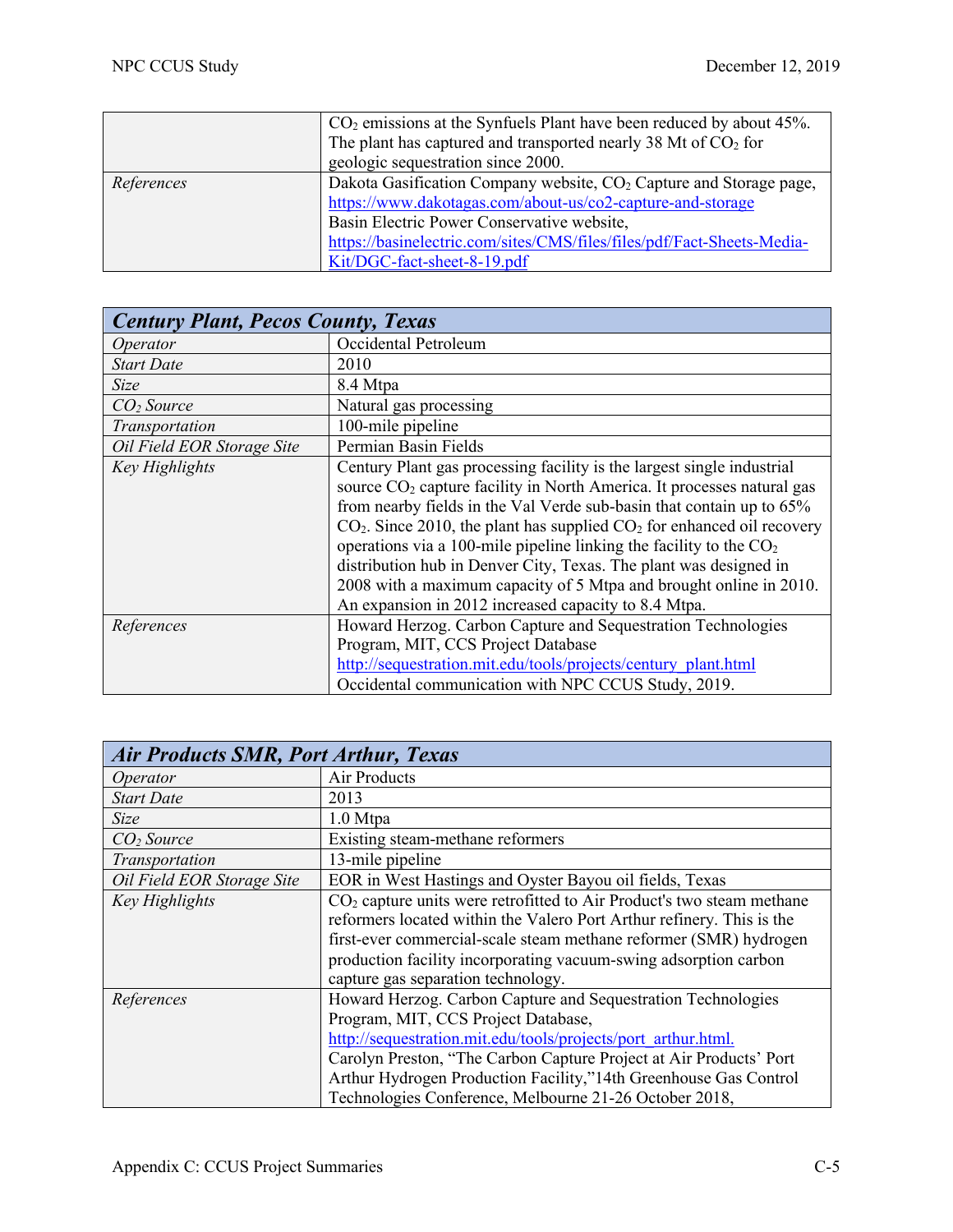$\overline{\phantom{a}}$ 

| https://papers.ssrn.com/sol3/papers.cfm?abstract_id=3365795. |  |
|--------------------------------------------------------------|--|
|                                                              |  |

| <b>Coffeyville Gasification, Kansas</b> |                                                                           |
|-----------------------------------------|---------------------------------------------------------------------------|
| Operator                                | Coffeyville Resources                                                     |
| <b>Start Date</b>                       | 2013                                                                      |
| Size                                    | $1.0$ Mtpa                                                                |
| CO <sub>2</sub> Source                  | Fertilizer                                                                |
| Transportation                          | 68-mile pipeline                                                          |
| Oil Field EOR Storage Site              | North Burbank Unit in Osage County, Oklahoma                              |
| Key Highlights                          | The Coffeyville Resources Nitrogen Fertilizer plant was built in 2000     |
|                                         | by Farmland Industries. It uses a petroleum coke gasification process     |
|                                         | to produce hydrogen for use in the manufacture of ammonia for             |
|                                         | fertilizer. The $CO2$ is separated from the hydrogen through pressure     |
|                                         | swing adsorption, which originally was either used for urea synthesis     |
|                                         | or vented to the atmosphere. Since 2013 the plant has been delivering     |
|                                         | compressed CO <sub>2</sub> to the North Burbank Oil Unit for enhanced oil |
|                                         | recovery.                                                                 |
| References                              | Howard Herzog. Carbon Capture and Sequestration Technologies              |
|                                         | Program, MIT, CCS Project Database,                                       |
|                                         | http://sequestration.mit.edu/tools/projects/coffeyville.html.             |

|                            | <b>Lost Cabin Gas Plant, Fremont County, Wyoming</b>                               |
|----------------------------|------------------------------------------------------------------------------------|
| Operator                   | ConocoPhillips                                                                     |
| <b>Start Date</b>          | 2013                                                                               |
| Size                       | 0.9 Mtpa                                                                           |
| CO <sub>2</sub> Source     | Lost Cabin natural gas processing facility                                         |
| Transportation             | 232-mile Denbury pipeline                                                          |
| Oil Field EOR Storage Site | Denbury's Belle Creek oil field in Montana                                         |
| Key Highlights             | In 2010, Denbury acquired the Bell Creek field with the intention of               |
|                            | rejuvenating the once robust field by switching from water to $CO2$                |
|                            | injection. The injection site is the Bell Creek integrated CO <sub>2</sub> EOR and |
|                            | Storage Project, a collaboration between Denbury and the Plains CO <sub>2</sub>    |
|                            | storage associated with a commercial scale EOR operation. To date the              |
|                            | $CO2 EOR$ operations have injected more than 10 Mt of $CO2$ .                      |
|                            | Denbury is currently extending the pipeline another 110 miles                      |
|                            | northeastward into Montana to commence EOR.                                        |
| References                 | Bleizeffer, Dustin. "Deep into Wyoming," Casper Star Tribune, March                |
|                            | 9, 2003, https://trib.com/business/deep-into-                                      |
|                            | wyoming/article c1b3467a-4853-53dc-8e83-ba5351679f73.html.                         |
|                            | Howard Herzog. Carbon Capture and Sequestration Technologies                       |
|                            | Program, MIT, CCS Project Database,                                                |
|                            | http://sequestration.mit.edu/tools/projects/lost_cabin.html.                       |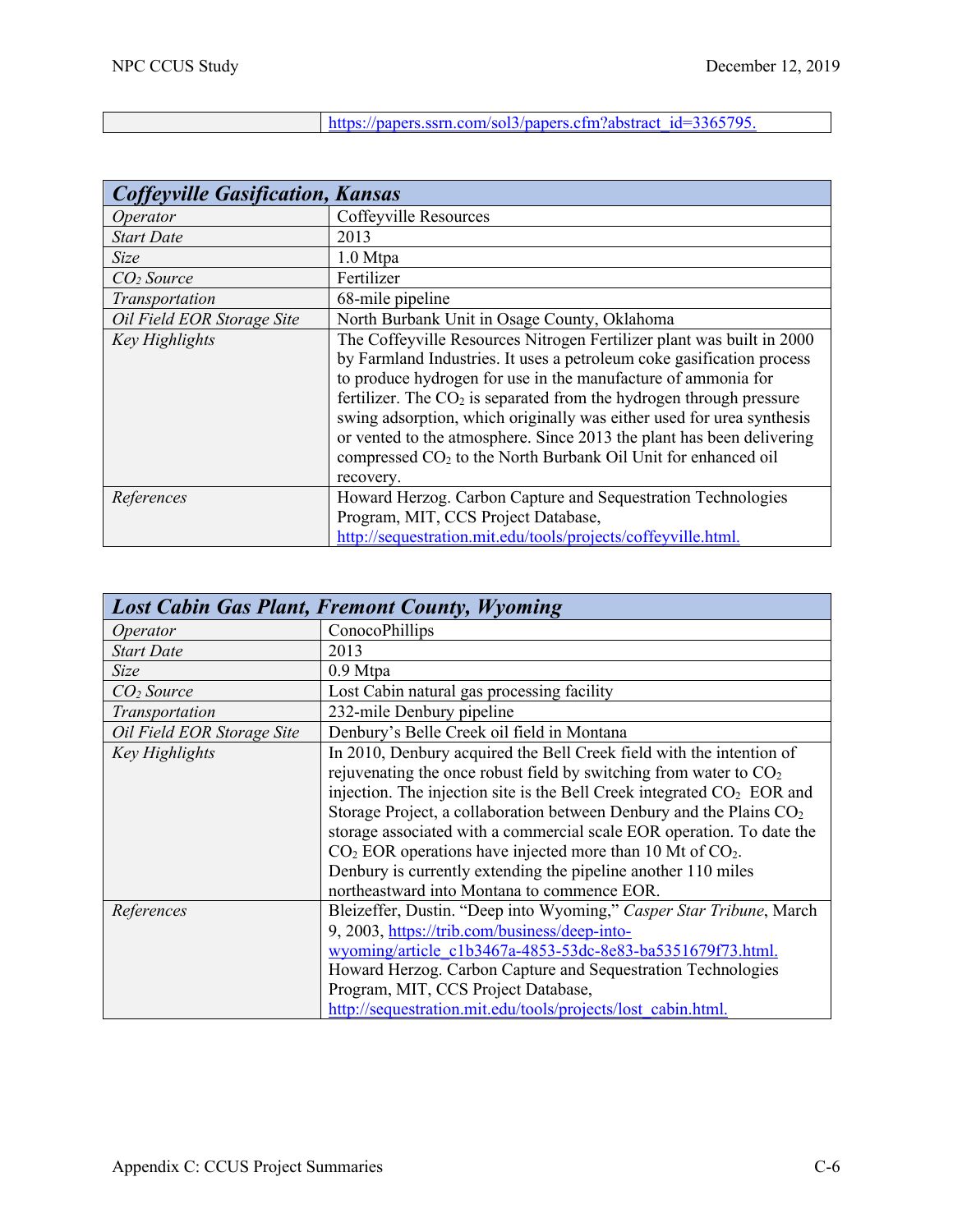|                        | <b>Illinois Industrial CCS (ADM), Decatur, Illinois</b>                                                                              |
|------------------------|--------------------------------------------------------------------------------------------------------------------------------------|
| Operator               | <b>Archer Daniels Midland</b>                                                                                                        |
| <b>Start Date</b>      | 2017                                                                                                                                 |
| <b>Size</b>            | 1.1 Mtpa                                                                                                                             |
| CO <sub>2</sub> Source | Ethanol production                                                                                                                   |
| Transportation         | 2-mile pipeline                                                                                                                      |
| Geologic Storage Site  | Geological storage - Mount Simon sandstone                                                                                           |
| <b>Key Highlights</b>  | The ADM agricultural processing and biofuels complex produces a<br>highly concentrated stream of $CO2$ from the ethanol fermentation |
|                        | process is captured, dehydrated, compressed and injected into the                                                                    |
|                        | Mount Simon Sandstone reservoir adjacent to facility. This project is                                                                |
|                        | the only saline reservoir carbon storage project in the United States.                                                               |
|                        | The project has stored about 2 Mt since injection began in April 2017.                                                               |
| References             | Howard Herzog. Carbon Capture and Sequestration Technologies                                                                         |
|                        | Program, MIT, CCS Project Database,                                                                                                  |
|                        | http://sequestration.mit.edu/tools/projects/illinois industrial ccs.html.                                                            |

| Petra Nova (WA Parish), Houston, Texas |                                                                               |
|----------------------------------------|-------------------------------------------------------------------------------|
| Operator                               | <b>NRG</b> Energy                                                             |
| <b>Start Date</b>                      | 2017                                                                          |
| <b>Size</b>                            | 1.4 Mtpa                                                                      |
| CO <sub>2</sub> Source                 | Coal-fired power generation                                                   |
| Transportation                         | 80-mile pipeline                                                              |
| Oil Field EOR Storage Site             | Hilcorp Energy's West Ranch Oilfield                                          |
| Key Highlights                         | Petra Nova is the world's largest operational post-combustion $CO2$           |
|                                        | capture facility and the first commercial-scale power sector CCS              |
|                                        | project in the U.S. It is the first instance of an independent power          |
|                                        | producer (NRG) investing in the all parts of the CCS value chain.             |
|                                        | The project captures $CO2$ using technology from Mitsubishi Heavy             |
|                                        | Industries America on a 240-megawatt slipstream of flue gas from WA           |
|                                        | Parish Unit 8. Within 10 months of operational startup in January 2017,       |
|                                        | the plant has captured more than $1 \text{ Mt of } CO_2$ and boosted oil      |
|                                        | production by 1,300%.                                                         |
| References                             | Howard Herzog. Carbon Capture and Sequestration Technologies                  |
|                                        | Program, MIT, CCS Project Database,                                           |
|                                        | http://sequestration.mit.edu/tools/projects/wa_parish.html.                   |
|                                        | NRG website. Petra Nova: Carbon capture and the future of coal power          |
|                                        | case study, https://www.nrg.com/case-studies/petra-nova.html.                 |
|                                        | Armpriester, Anthony. W.A. Parish Post Combustion CO <sub>2</sub> Capture and |
|                                        | Sequestration Project Final Public Design Report. United States: N.p.,        |
|                                        | 2017, https://www.osti.gov/servlets/purl/1344080.                             |
|                                        | The Shand CCS Feasibility Study Public Report,                                |
|                                        | https://ccsknowledge.com/pub/documents/publications/Shand%20CCS               |
|                                        | %20Feasibility%20Study%20Public%20 Full%20Report NOV2018.p                    |
|                                        | df.                                                                           |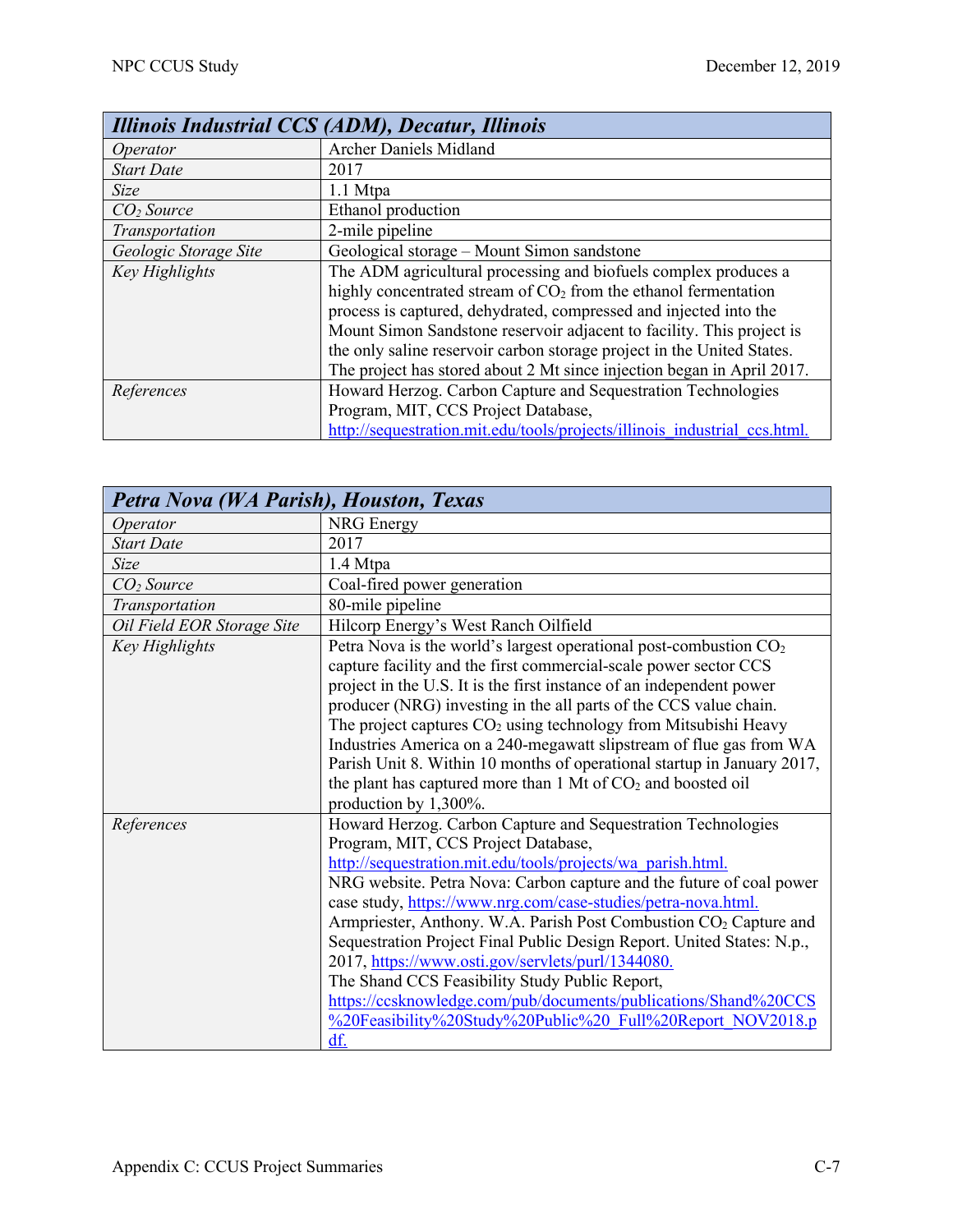### **Major International CCUS Value Chain projects (in order of operational date)**

The nine large-scale<sup>1</sup> CCUS projects operating worldwide (outside the United States) as of October 2019 include:

- 1. Sleipner CO2 storage project, Norway (offshore)
- 2. Snøhvit CCS project, Norway (offshore)
- 3. Petrobras Santos Basin EOR Project, Brazil (offshore)
- 4. Boundary Dam Coal-Fired Power and CCS Project, Canada
- 5. Quest Project, Canada
- 6. Uthmaniyah Project, Saudi Arabia
- 7. Emirates Steel CCS Project, United Arab Emirates
- 8. Jilin Oil Field CO2 EOR Project, China
- 9. Gorgon LNG and CCS Project, Australia

Two new large-scale CCUS projects are expected to start-up by end of 2019, both in Canada and associated with the Alberta  $CO<sub>2</sub>$  Carbon Trunk Line. Project summaries of these 2 projects are also included below in anticipation of their existence by the time this report is published:

- 10. Alberta Carbon Trunk Line with Sturgeon Refinery CO<sub>2</sub> Stream, Canada
- 11. Alberta Carbon Trunk Line with Agrim CO<sub>2</sub> stream, Canada

| Sleipner CO <sub>2</sub> Storage, Offshore North Sea, Norway |                                                                     |  |
|--------------------------------------------------------------|---------------------------------------------------------------------|--|
| Operator                                                     | Statoil                                                             |  |
| <b>Start Date</b>                                            | 1996                                                                |  |
| <b>Size</b>                                                  | 1 Mtpa                                                              |  |
| CO <sub>2</sub> Source                                       | Natural gas processing                                              |  |
| Geologic Storage Site                                        | Utsira saline formation                                             |  |
| Key Highlights                                               | Sleipner is the world's first offshore CCS facility.                |  |
|                                                              | $CO2$ from the nearby Alfa Nord and Gudrun fields is also separated |  |
|                                                              | here.                                                               |  |
| References                                                   | Scottish Carbon Capture & Storage, Global CCS Map,                  |  |
|                                                              | http://www.sccs.org.uk/expertise/global-ccs-map.                    |  |
|                                                              |                                                                     |  |

Individual summary descriptions of each project follow.

| <b>Snøhvit, Norway</b> |                                                     |
|------------------------|-----------------------------------------------------|
| Operator               | Equinor                                             |
| <b>Start Date</b>      | 2008                                                |
| <b>Size</b>            | $0.7$ Mtpa                                          |
| CO <sub>2</sub> Source | Natural gas – LNG facility on the island of Melkøya |
| Geologic Storage Site  | Snøhvit field offshore                              |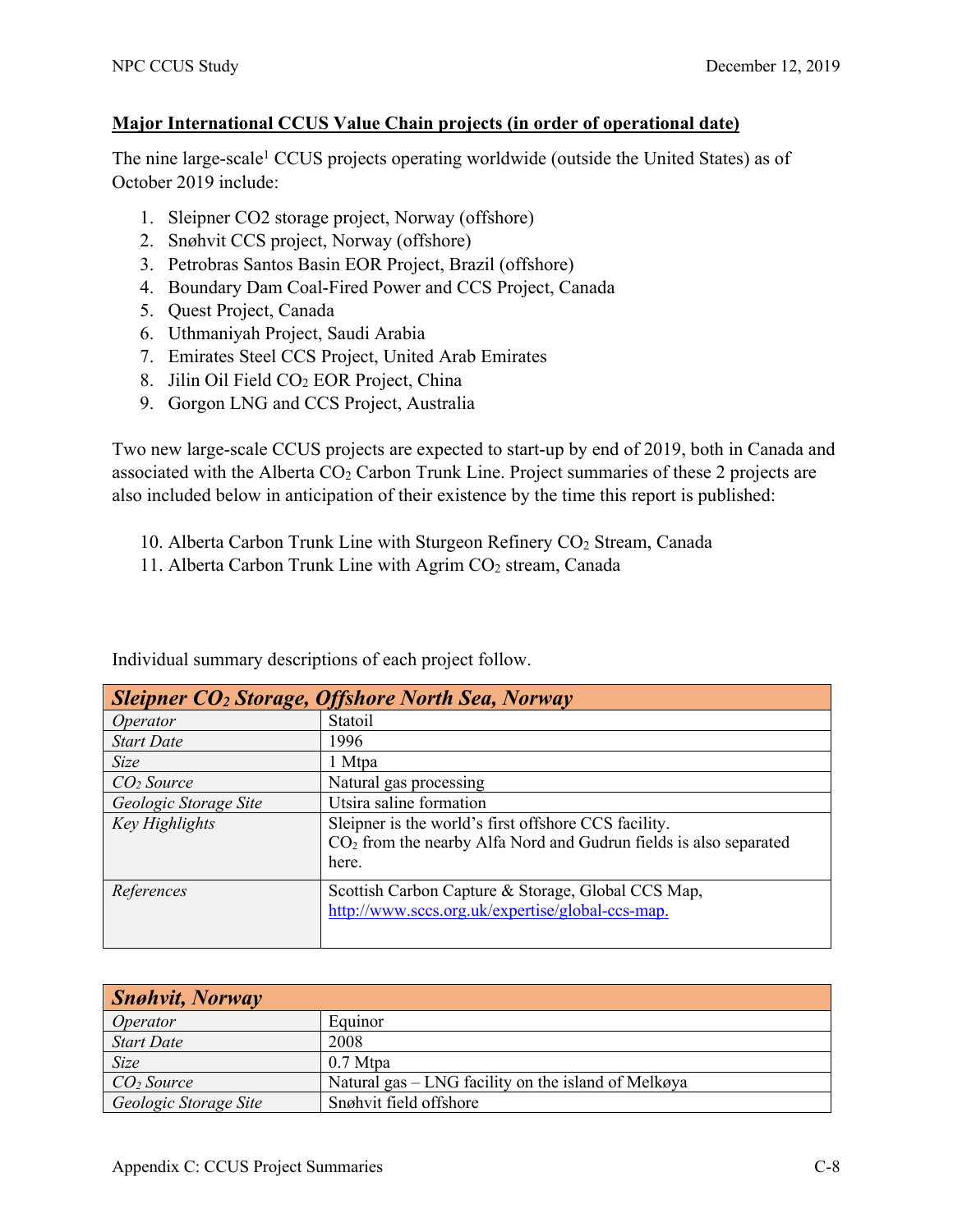| Key Highlights | The Snøhvit $CO2$ storage facilities form part of the development of gas  |
|----------------|---------------------------------------------------------------------------|
|                | fields in the Barents Sea, offshore Norway. The $CO2$ is captured at an   |
|                | LNG facility on the island of Melkøya, northern Norway, where the         |
|                | offshore sourced gas stream is processed. The captured $CO2$ is           |
|                | transported via pipeline back to the Snøhvit field offshore where it is   |
|                | injected into an offshore storage reservoir, more than 4 million tonnes   |
|                | of $CO2$ has been stored to date since 2008.                              |
| References     | Global CCS Institute, Facilities database, https://co2re.co/FacilityData. |

| Petrobras Santos Basin Pre-Salt Oil Field, Brazil |                                                                                                                                                                                                                                                    |
|---------------------------------------------------|----------------------------------------------------------------------------------------------------------------------------------------------------------------------------------------------------------------------------------------------------|
| Operator                                          | Petrobras                                                                                                                                                                                                                                          |
| <b>Start Date</b>                                 | 2013                                                                                                                                                                                                                                               |
| Size                                              | 1 to 3 Mtpa                                                                                                                                                                                                                                        |
| CO <sub>2</sub> Source                            | Natural gas                                                                                                                                                                                                                                        |
| Oil Field EOR Storage Site                        | Lula, Sapinhoa, and Lapa fields                                                                                                                                                                                                                    |
| Key Highlights                                    | Ten $CO2$ separation and injection systems aboard floating production,<br>storage and offloading vessels anchored in the Santos Basin, off the<br>coast of Rio de Janeiro. This is the first application of $CO2 EOR$ in an<br>offshore oil field. |
| References                                        | Oil and Gas Climate Initiative, 2019 Annual Report,<br>https://oilandgasclimateinitiative.com/policy-and-strategy/#annual-<br>report.                                                                                                              |

| <b>Boundary Dam, Saskatchewan, Canada</b> |                                                                            |
|-------------------------------------------|----------------------------------------------------------------------------|
| Operator                                  | SaskPower (owned by Government of Saskatchewan)                            |
| <b>Start Date</b>                         | 2014                                                                       |
| <b>Size</b>                               | 1 Mtpa                                                                     |
| CO <sub>2</sub> Source                    | Coal-fired power                                                           |
| Oil Field EOR Storage Site                | Weyburn Oil Unit                                                           |
| Key Highlights                            | It is the world's first post-combustion $CO2$ capture process on a coal    |
|                                           | power plant at Boundary Dam Unit 3.                                        |
|                                           | $CO2$ sold to Cenovus for use in EOR.                                      |
|                                           | Unit 3 at the Boundary Dam coal-fired power station completed a            |
|                                           | refurbishment program in October 2014 that included retrofitting $CO2$     |
|                                           | capture facilities with a capture capacity of approximately 1 Mtpa of      |
|                                           | $CO2$ . The majority of the captured $CO2$ is transported via pipeline and |
|                                           | used for enhanced oil recovery at the Weyburn Oil Unit, also in            |
|                                           | Saskatchewan. A portion of the captured $CO2$ is transported via pipeline  |
|                                           | to the nearby Aquistore Project for dedicated geological storage.          |
| References                                | Sask Power. "2030 Emission Reduction Goal Progressing," news               |
|                                           | release July 9, 2018, https://www.saskpower.com/about-us/media-            |
|                                           | information/news-releases/2030-emission-reduction-goal-progressing.        |
|                                           | Scottish Carbon Capture & Storage, Global CCS Map,                         |
|                                           | http://www.sccs.org.uk/expertise/global-ccs-map.                           |
|                                           | Global CCS Institute, Facilities database, https://co2re.co/FacilityData.  |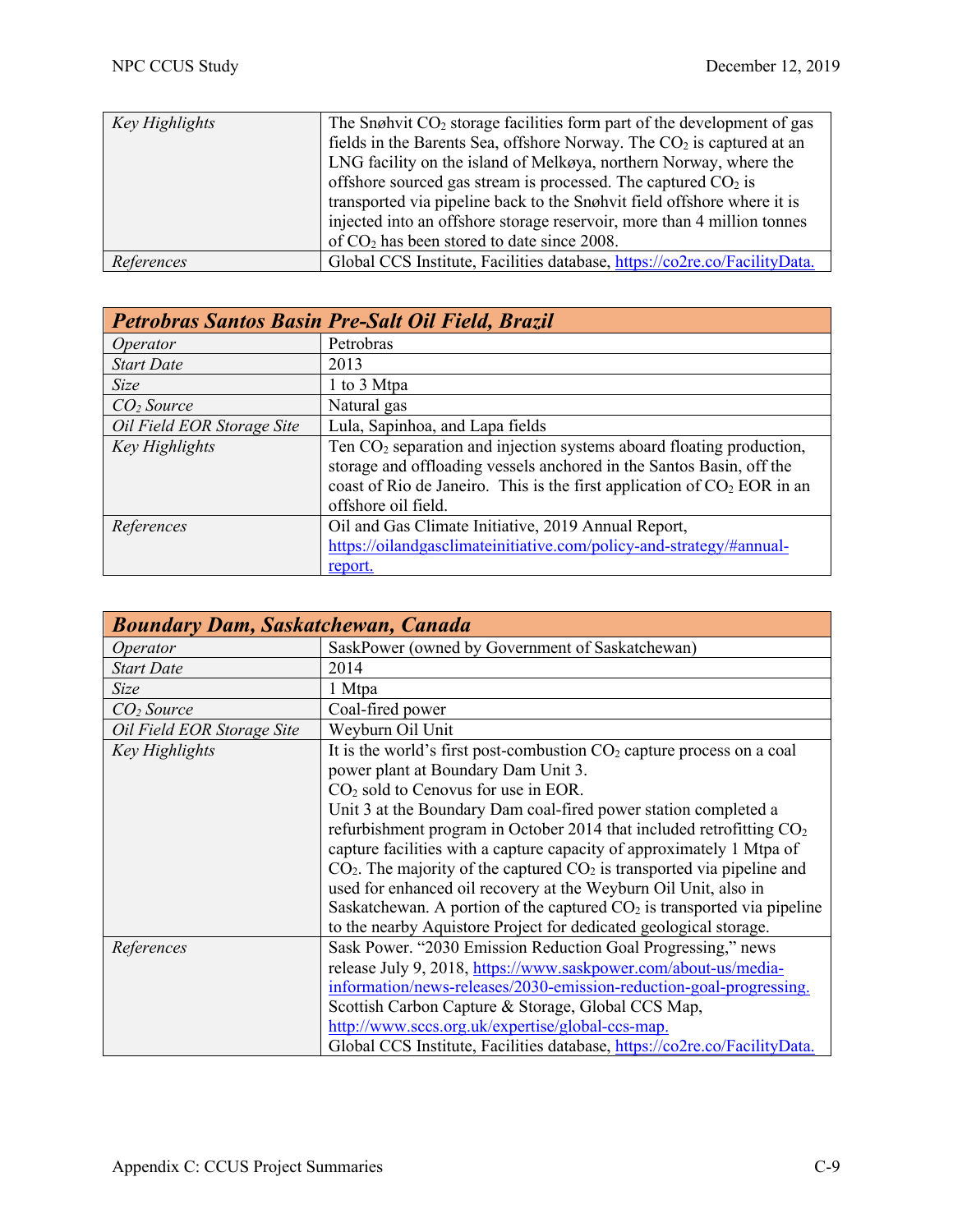| Quest, Fort Saskatchewan, Alberta, Canada |                                                                        |
|-------------------------------------------|------------------------------------------------------------------------|
| Operator                                  | Athabasca Oil Sands Project - JV between Canadian Natural Resources    |
|                                           | $(70\%)$ , Chevron $(20\%)$ , Shell $(10\%)$ and Operator.             |
| <b>Start Date</b>                         | 2015                                                                   |
| <b>Size</b>                               | 1 Mtpa                                                                 |
| CO <sub>2</sub> Source                    | Process gas streams from hydrogen manufacturing units                  |
| Geologic Storage Site                     | Basal Cambrian Sands saline formation                                  |
| Key Highlights                            | Quest is the world's first oil sands CCS project.                      |
|                                           | It captures and stores about one third of the $CO2$ emissions from the |
|                                           | Shell-operated Scotford Upgrader which turns oil sands bitumen into    |
|                                           | synthetic crude that can be refined into fuel and other products.      |
| References                                | Scottish Carbon Capture & Storage, Global CCS Map,                     |
|                                           | http://www.sccs.org.uk/expertise/global-ccs-map.                       |
|                                           | Shell communication with NPC CCUS Study, 2019.                         |

| Uthmaniyah, Saudi Arabia   |                                                                                                                                                                                                                                                                                                                                                                                          |
|----------------------------|------------------------------------------------------------------------------------------------------------------------------------------------------------------------------------------------------------------------------------------------------------------------------------------------------------------------------------------------------------------------------------------|
| Operator                   | Saudi Aramco                                                                                                                                                                                                                                                                                                                                                                             |
| <b>Start Date</b>          | 2015                                                                                                                                                                                                                                                                                                                                                                                     |
| <b>Size</b>                | 0.8 Mtpa                                                                                                                                                                                                                                                                                                                                                                                 |
| CO <sub>2</sub> Source     | Natural gas                                                                                                                                                                                                                                                                                                                                                                              |
| Oil Field EOR Storage Site | Ghawar oil field                                                                                                                                                                                                                                                                                                                                                                         |
| Key Highlights             | Uthmaniyah $CO2 - EOR$ Demonstration compresses and dehydrates<br>$CO2$ from the Hawiyah NGL natural gas liquids recovery plant in the<br>Eastern Province of the Kingdom of Saudi Arabia. The captured CO <sub>2</sub> is<br>transported via pipeline to the injection site in Ghawar oil field a small<br>flooded area in the Uthmaniyah production unit for enhanced oil<br>recovery. |
| References                 | Global CCS Institute, Facilities database, https://co2re.co/FacilityData.                                                                                                                                                                                                                                                                                                                |

| Abu Dhabi CCS - Emirates Steel Industries, UAE |                                                                                            |
|------------------------------------------------|--------------------------------------------------------------------------------------------|
| Operator                                       | <b>ADNOC</b>                                                                               |
| <b>Start Date</b>                              | 2016                                                                                       |
| Size                                           | $0.8$ Mtpa                                                                                 |
| CO <sub>2</sub> Source                         | Steel production                                                                           |
| Oil Field EOR Storage Site                     | Various ADNOC oil reservoirs                                                               |
| Description                                    | Abu Dhabi CCS is the world's first fully commercial CCS facility in                        |
|                                                | the iron and steel industry and involves the capture of $CO2$ via a new                    |
|                                                | build CO <sub>2</sub> Compression Facility using high purity CO <sub>2</sub> produced as a |
|                                                | by-product of the direct reduced iron-making process at the Emirates                       |
|                                                | Steel Industries factory in Mussafah. The captured CO <sub>2</sub> is transported          |
|                                                | via pipeline to Abu Dhabi National Oil Company ADNOC oil                                   |
|                                                | reservoirs for enhanced oil recovery.                                                      |
| References                                     | Global CCS Institute, Facilities database, https://co2re.co/FacilityData.                  |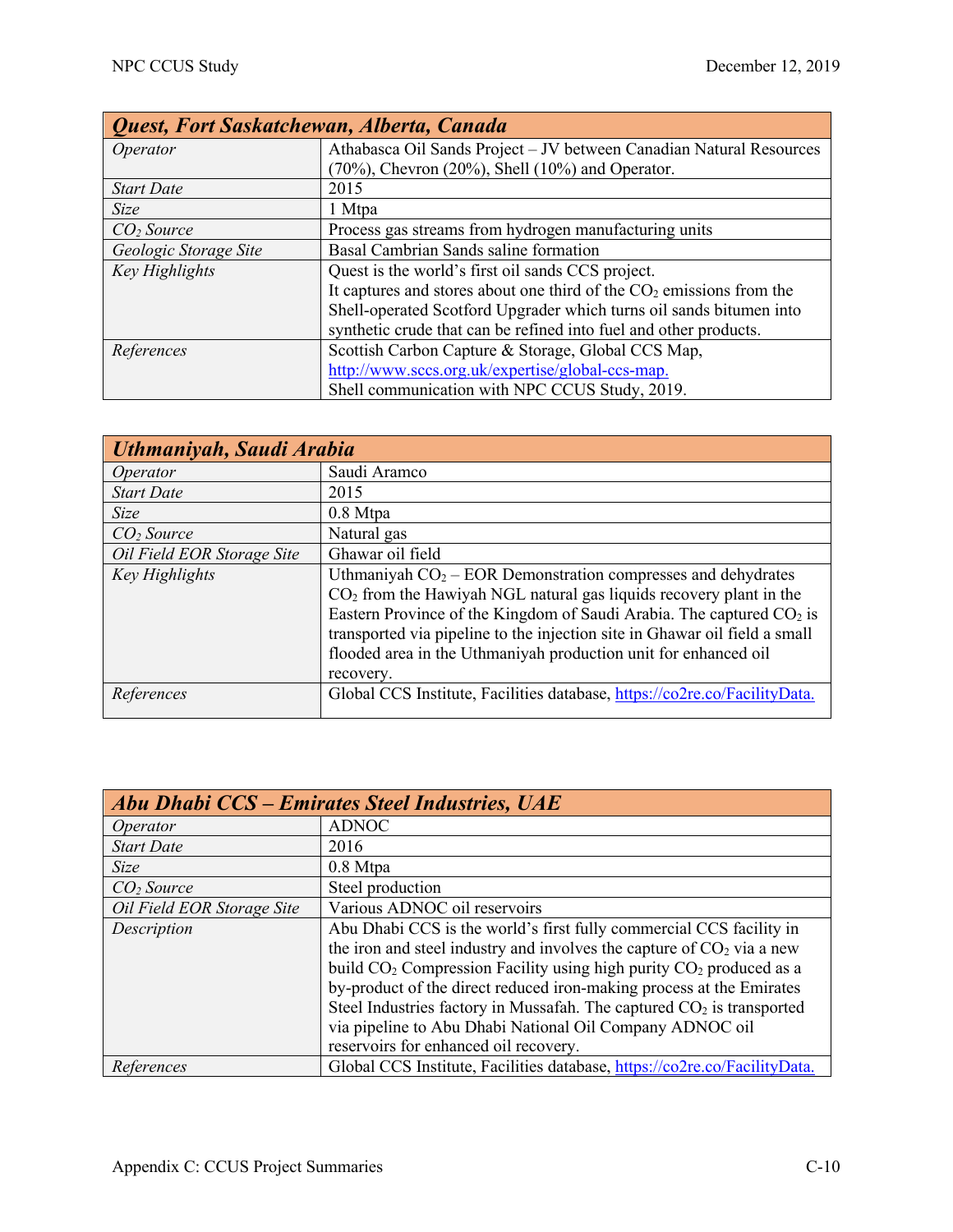| <b>CNPC Jilin Oil Field CO<sub>2</sub> EOR, China</b> |                                                                                                                                                                                                                                                                                                                                                                                                                                                                                                                                     |
|-------------------------------------------------------|-------------------------------------------------------------------------------------------------------------------------------------------------------------------------------------------------------------------------------------------------------------------------------------------------------------------------------------------------------------------------------------------------------------------------------------------------------------------------------------------------------------------------------------|
| Operator                                              | <b>CNPC</b>                                                                                                                                                                                                                                                                                                                                                                                                                                                                                                                         |
| <b>Start Date</b>                                     | 2018                                                                                                                                                                                                                                                                                                                                                                                                                                                                                                                                |
| <b>Size</b>                                           | $0.6$ Mtpa                                                                                                                                                                                                                                                                                                                                                                                                                                                                                                                          |
| CO <sub>2</sub> Source                                | Natural gas                                                                                                                                                                                                                                                                                                                                                                                                                                                                                                                         |
| Oil Field EOR Storage Site                            | Jilin oil field                                                                                                                                                                                                                                                                                                                                                                                                                                                                                                                     |
| Key Highlights                                        | This facility injects $CO2$ for EOR in low permeability reservoirs of the<br>Jilin oil field in northeast China. The $CO2$ is captured from a nearby<br>natural gas processing plant at the Changling gas field and transported<br>by pipeline. After 12 years of pilot and demonstration tests, the<br>commercial operation, as Phase III, began in 2018, reaching 600,000<br>tonnes $CO2$ per annum. Cumulative $CO2$ injection of 1.12 million<br>tonnes for pilot and demonstration scale operation was reached in the<br>2017. |
| References                                            | Global CCS Institute, Facilities database, https://co2re.co/FacilityData.                                                                                                                                                                                                                                                                                                                                                                                                                                                           |

| Gorgon, Australia      |                                                                                  |
|------------------------|----------------------------------------------------------------------------------|
| <i>Operator</i>        | Chevron                                                                          |
| <b>Start Date</b>      | 2019                                                                             |
| Size                   | 3.4 to 4.0 Mtpa                                                                  |
| CO <sub>2</sub> Source | Natural gas                                                                      |
| Geologic Storage Site  | Saline formation beneath Barrow Island                                           |
| Key Highlights         | Gorgon $CO2$ Injection is part of the wider Gorgon gas development               |
|                        | project offshore Western Australia. Reservoir CO <sub>2</sub> would be separated |
|                        | and compressed at facilities located on Barrow Island and then piped a           |
|                        | short distance to $CO2$ injection wells on the Island where the                  |
|                        | $CO2$ would be injected deep in the subsurface.                                  |
| References             | Global CCS Institute, Facilities database, https://co2re.co/FacilityData.        |

The following two ACTL projects are planned to be operating by year-end 2019 after ACTL construction is completed. The projects are listed here for information in anticipation of their near-term start-up. However, they are not included in the count of 19 large-scale CCUS fullvalue chain projects in operation at the time of this report's preparation.

| Alberta Carbon Trunk Line with Sturgeon Refinery $CO2$ Stream, Canada |                                                                        |
|-----------------------------------------------------------------------|------------------------------------------------------------------------|
| Operator                                                              | Enhance Energy and North West Redwater Partnership                     |
| <b>Start Date</b>                                                     | 2019                                                                   |
| Size                                                                  | 1.2 to 1.4 Mtpa                                                        |
| CO <sub>2</sub> Source                                                | Petcoke gasification plants for hydrogen                               |
| Oil Field EOR Storage Site                                            | Devonian carbonate in a depleted oil field near Red Deer in central    |
|                                                                       | Alberta                                                                |
| Key Highlights                                                        | The initial sources of $CO2$ for the ACTL includes the new build North |
|                                                                       | West Redwater NWR Partnerships Sturgeon Refinery. The refinery         |